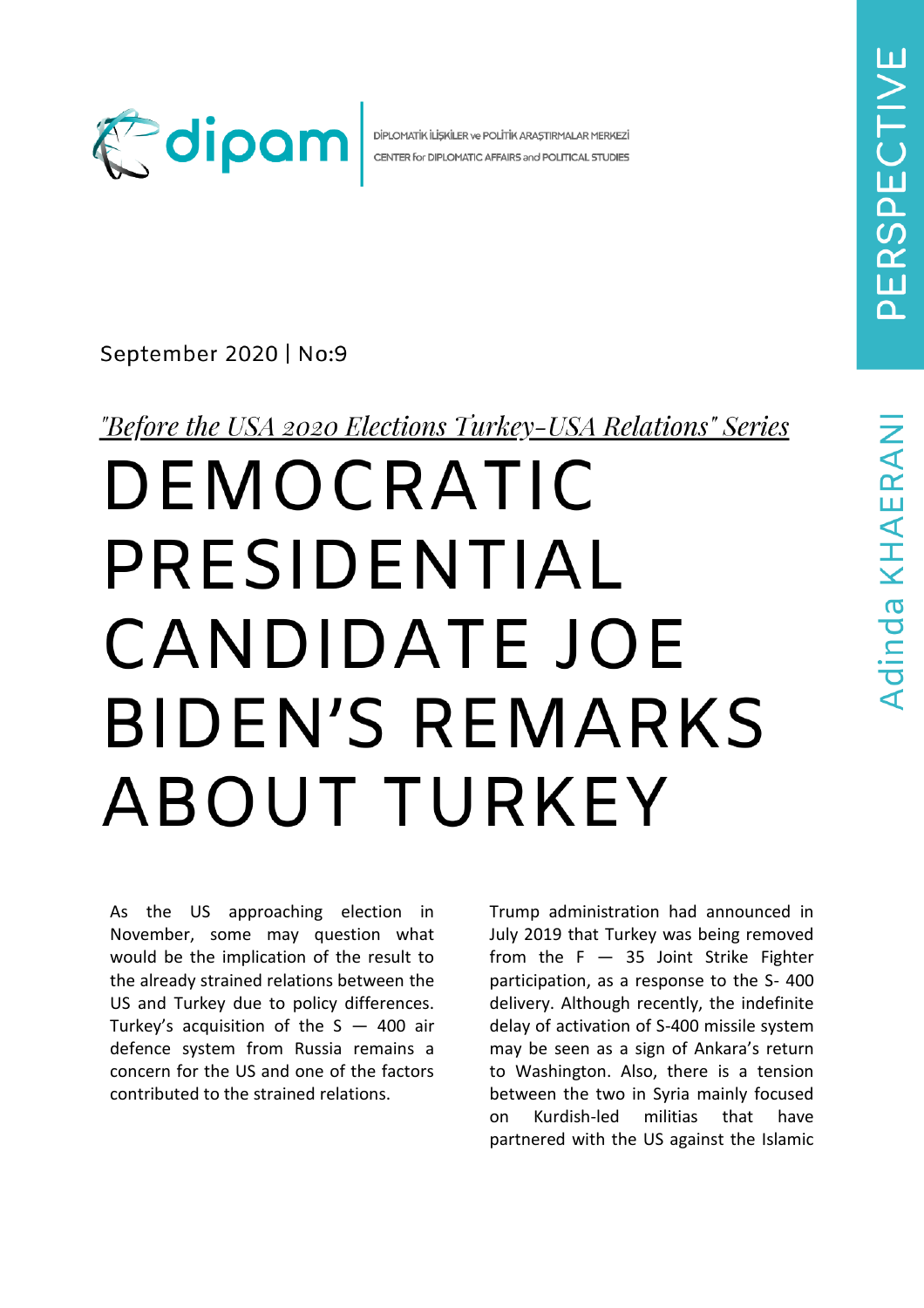State over Ankara's strong objections because of these groups' ties with terrorism. U.S. charges against a Turkish state bank has also been one of the lists of factors contributing to the strained relations.

Both Presidential candidates share profound differences in key areas of the US foreign policy. The most prominent difference is how they view alliances. [Retired Adm. James Stavridis,](https://www.wsj.com/articles/where-trump-and-biden-stand-on-foreign-policy-11600507801) a former North Atlantic Treaty Organization commander mentioned, their view of alliances "is the greatest and most important difference between the candidates, even above their differing views on climate, Iranian nuclear programs, and maintaining minimal troop levels in Iraq, Syria and Afghanistan." Biden is keen on returning to the 2015 Iran nuclear deal accord, as the time when he served as the vice president.

Biden also [criticized](https://www.wsj.com/articles/where-trump-and-biden-stand-on-foreign-policy-11600507801) the incumbent for weakening the US alliances, strengthening ties to dictators and failing to curb Iran's nuclear program after withdrawing from a 2015 accord negotiated when Mr Biden was serving under President Obama. In Biden's view, Trump administration has weakened America's world standing.

In the late August, a video of Democratic Presidential candidate Joe Biden's comments about President Erdogan during a meeting with the New York Times editorial board in January surfaced. His remarks caused a stir in Ankara. Biden said that if he is elected in November, his administration will pursue a policy of intervention against Turkey's elected government, called for toppling down the Government of Turkish President Erdogan through elections, not a coup. Some

would interpret that he indicated meddling in a country's domestic affairs.

In the video, Biden said, "What I think we should be doing is taking a very different approach to him now, making it clear that we support opposition leadership," which is [verified](https://www.reuters.com/article/us-usa-election-biden-turkey-idUSKCN25B0XS) by a transcript published in January by the Times. [Biden also added,](https://www.aa.com.tr/en/americas/us-biden-hints-at-interference-in-2023-turkish-polls/1943292) "He (President Erdogan) has to pay a price. He has to pay a price for whether or not we're going to continue to sell certain weapons to him." In response, Turkish Communication Director Fahrettin Altun said that these remarks are not in line with democracy and the nature of Turkish-American relations. Mr [Altun](https://www.reuters.com/article/us-usa-election-biden-turkey-idUSKCN25B0XS) added, "We believe that these unbecoming statements which have no place in diplomacy by a presidential candidate from our NATO ally, the United States, are unacceptable to the current administration too."

Biden received a backlash from senior members of Turkish opposition on the issue of domestic interference. The spokesman of the main opposition Republican People's Party (CHP), Faik Oztrak criticized Biden's remarks and said, ["Our democracy](https://www.aa.com.tr/en/americas/turkish-opposition-lambasts-biden-s-remarks-on-turkey/1943406) and endeavour for freedom do not need any imperialist favours. Independence is our character."

As reported by *Anadolu Agency* news, the head of opposition Felicity Party, Temel Karamollaoglu had slammed Biden's remarks in a written statement and said his party would not let any foreign actors design domestic politics of Turkey. Same goes for Ahmet Davutoglu, the former Turkish Prime Minister and the leader of Future Party, also criticised Biden's remarks and said that the Turkish nation was the only actor to decide who would govern the country and his party did not recognize any other power than the will of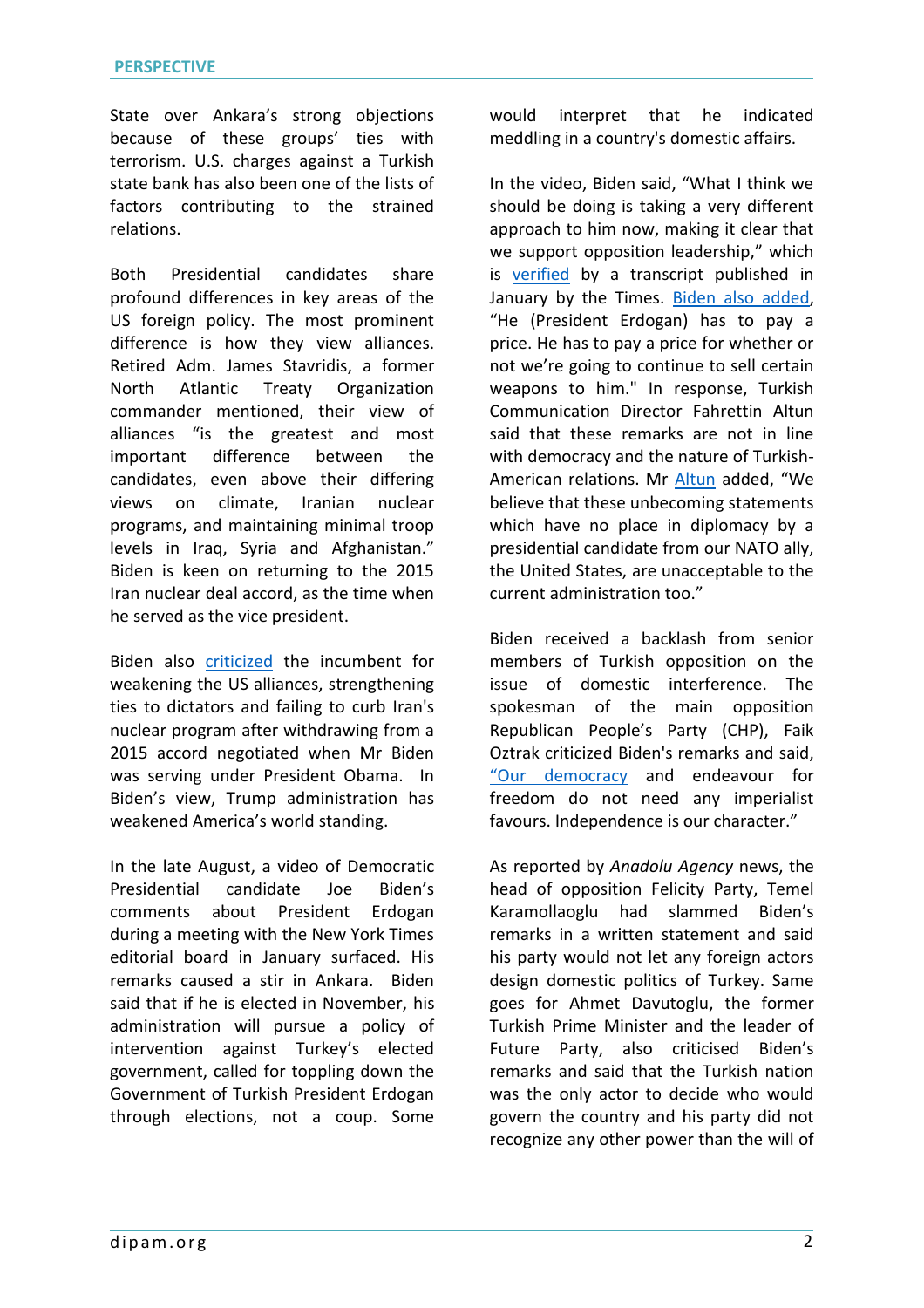the Turkish nation. Despite differences that may occur, Turkey is united on certain issues, foreign intervention is one of them.

Without noticing that Turkey is a member of NATO and also an important ally for the US strategic interests, Biden also mentioned that Turkey must be isolated from the Eastern Mediterranean deal.

In 2014, Joe Biden apologized to President Erdogan for his [remarks](https://www.nytimes.com/2014/10/05/world/europe/turkish-leader-demands-biden-apology.html) at Harvard University when he said that President admitted wrongdoing in allowing foreign fighters to cross Turkey's border to Syria, leading to the formation of the group that is known as ISIS or ISIL. President Erdogan demanded an apology for this, as he mentioned he never made such remark about Biden.

As what reported by the *New York Times* in October 2014, his Spokeswoman Ms Barkoff in an [emailed statement](https://www.nytimes.com/2014/10/05/world/europe/turkish-leader-demands-biden-apology.html) mentioned that the two leaders spoke on the phone, "The Vice President apologized for any implication that Turkey or other allies and partners in the region had intentionally supplied or facilitated the growth of ISIL or other violent extremists in Syria," Ms Barkoff said. "[The United](https://www.nytimes.com/2014/10/05/world/europe/turkish-leader-demands-biden-apology.html)  [States](https://www.nytimes.com/2014/10/05/world/europe/turkish-leader-demands-biden-apology.html) greatly values the commitments and sacrifices made by our allies and partners from around the world to combat the scourge of ISIL, including Turkey." That makes the video that surfaced in the late August concerning Biden's remarks about Turkey, not the first one.

However, it is expected that Turkey would still pursue dialogue and cooperation, regardless of who is elected. If Biden is elected, it does not necessarily mean both countries would have more strained relations. After all, despite his remarks about Turkey, Biden is known as a

statesman with many years of international experience as a former senator and vice president during the Obama administration. Also, it is important to highlight that Turkey remains a critical ally for the US.

## **REFERENCES**

Strobel, Warren and Gordon, Michael, "Where Trump and Biden Stand on Foreign Policy," The Wall Street Journal, 19.09.2020.

[https://www.wsj.com/articles/where](https://www.wsj.com/articles/where-trump-and-biden-stand-on-foreign-policy-11600507801)[trump-and-biden-stand-on-foreign-policy-](https://www.wsj.com/articles/where-trump-and-biden-stand-on-foreign-policy-11600507801)[11600507801.](https://www.wsj.com/articles/where-trump-and-biden-stand-on-foreign-policy-11600507801)

Spicer, Jonathan, "Turkey slams Biden's past call for U.S. to back Erdogan opponents," Reuters, 15.08.2020. [https://www.reuters.com/article/us-usa](https://www.reuters.com/article/us-usa-election-biden-turkey-idUSKCN25B0XS)[election-biden-turkey-idUSKCN25B0XS.](https://www.reuters.com/article/us-usa-election-biden-turkey-idUSKCN25B0XS)

Dogantekkin, Vakkas, " US: Biden hints at interference in 2023 Turkish polls," Anadolu Agency, 16.08.2020. [https://www.aa.com.tr/en/americas/us](https://www.aa.com.tr/en/americas/us-biden-hints-at-interference-in-2023-turkish-polls/1943292)[biden-hints-at-interference-in-2023](https://www.aa.com.tr/en/americas/us-biden-hints-at-interference-in-2023-turkish-polls/1943292) [turkish-polls/1943292](https://www.aa.com.tr/en/americas/us-biden-hints-at-interference-in-2023-turkish-polls/1943292)

Alhas, Ali Murat, "Turkish opposition lambasts Biden's remarks on Turkey," Anadolu Agency, 16.08.2020. [https://www.aa.com.tr/en/americas/turki](https://www.aa.com.tr/en/americas/turkish-opposition-lambasts-biden-s-remarks-on-turkey/1943406) [sh-opposition-lambasts-biden-s-remarks](https://www.aa.com.tr/en/americas/turkish-opposition-lambasts-biden-s-remarks-on-turkey/1943406)[on-turkey/1943406](https://www.aa.com.tr/en/americas/turkish-opposition-lambasts-biden-s-remarks-on-turkey/1943406)

Arsu, Sebnem, "Biden Apologizes to Turkish President," The New York Times, 04.10.2014.

[https://www.nytimes.com/2014/10/05/w](https://www.nytimes.com/2014/10/05/world/europe/turkish-leader-demands-biden-apology.html) [orld/europe/turkish-leader-demands](https://www.nytimes.com/2014/10/05/world/europe/turkish-leader-demands-biden-apology.html)[biden-apology.html](https://www.nytimes.com/2014/10/05/world/europe/turkish-leader-demands-biden-apology.html)